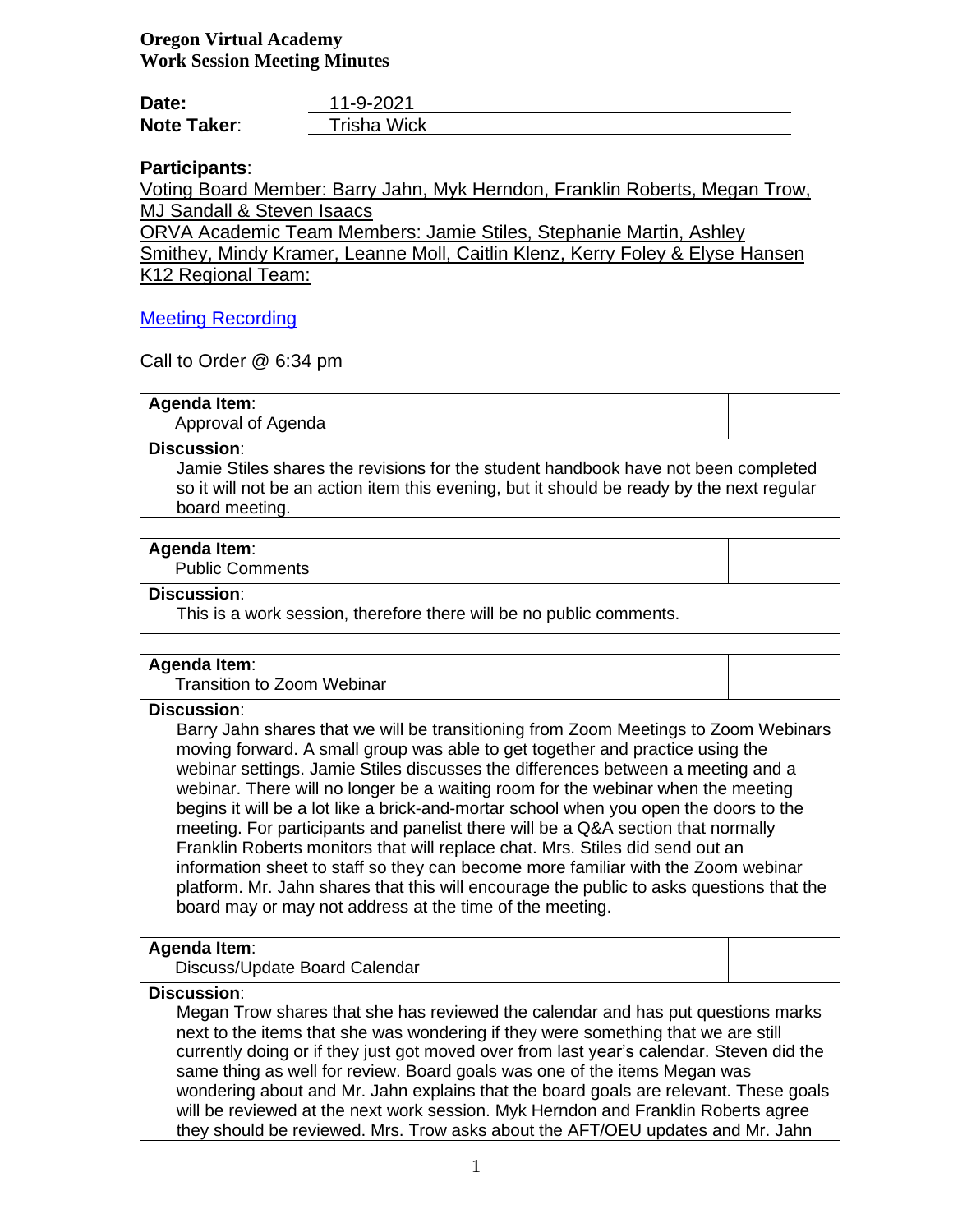explains there are no updates.

#### **Agenda Item**:

Finance Training w/ CSBM: Module #1 Raj Thakkar

#### **Discussion**:

Raj Thakkar presents the Financial Workshop Series Session #2 which will cover CUREs 1 & 2 for Causes and Remedies 1 to 10 for Symptoms from Our Fiscal Responsibility Method. Fiscal seCURE will prepare, protect & propel your charter school with responsible financial management. By learning and implementing the fiscal responsibility method including 10 CUREs and 50 remedies to eradicate common causes and symptoms of financial mismanagement which is the #1 reason for charter school closures. Which will help schools stay focused on the learning, social and emotional needs of students, staff, management and board.

## **Agenda Item**:

Bill.com report process by Hallie Puncochar

# **Discussion**:

Hallie Puncochar shares a slide that outlines the bill.com process as well as our finance teams roles. Hallie Puncochar is the finance manager and oversees the budget, bill approval, releasing payments, reconciling and grant alignments. Trisha Wick is the accounts payable specialist that enters the receivables, payments and ordering and stream line the process through bill.com. Jamie Stiles is the executive director that is in control of the budget and grant planning, new initiatives/projects and spending approvals. All outside vendors can email invoices to the [orvapayables@bill.com](mailto:orvapayables@bill.com) and then payment can be issued. With invoices over \$10,000 Mrs. Stiles will be the second approver. Bill.com automatically feeds into QuickBooks which streamlines the process. Paypal will only be used for special circumstances approved by our executive director. Barry Jahn asks for examples that address the board members directly such as travel expenses, purchasing flowers for a staff member, etc. Mrs. Puncochar explains that when a reimbursement needs to happen a

board member will need to fill out an expense report and send it to the accounts payable specialist as well as cc'ing her on it as well and that will be processed through bill.com and payment will be issued.

### **Agenda Item**:

Board PD (Governance vs Management)

## **Discussion**:

Franklin Roberts wanted to share what the plan is moving forward so at the next four work session they will be focusing in on Government and Management. Megan Trow and Mr. Franklin will start with an introduction. Session 1 will cover distinguishing the difference between governance and management. Session 2 will be discussing the modes and will be more informational. Session 3 will cover the functional chart. Session 4 will focus on looking at models and having discussion, prompts and scenarios. Determining whether it is a management thing or governance thing. Megan Trow gives her analogy between governance and management and explains what that means as a board being able to determine what management things the admin team should be responsible or accountable for and the governance is what the board should be held accountable for in their role. Myk Herndon feels the difference is that as board they kind of need to get into the management side of things when it comes to the nuts and bolts such as finance since he has invested so much time. Mary Jean explains that she agrees with Myk since the board is responsible for oversight and management is responsible for execution. Franklin Roberts explains why it is important to determine a difference between governance and management. Mr. Roberts also explains the difference with a virtual charter school as it moves into a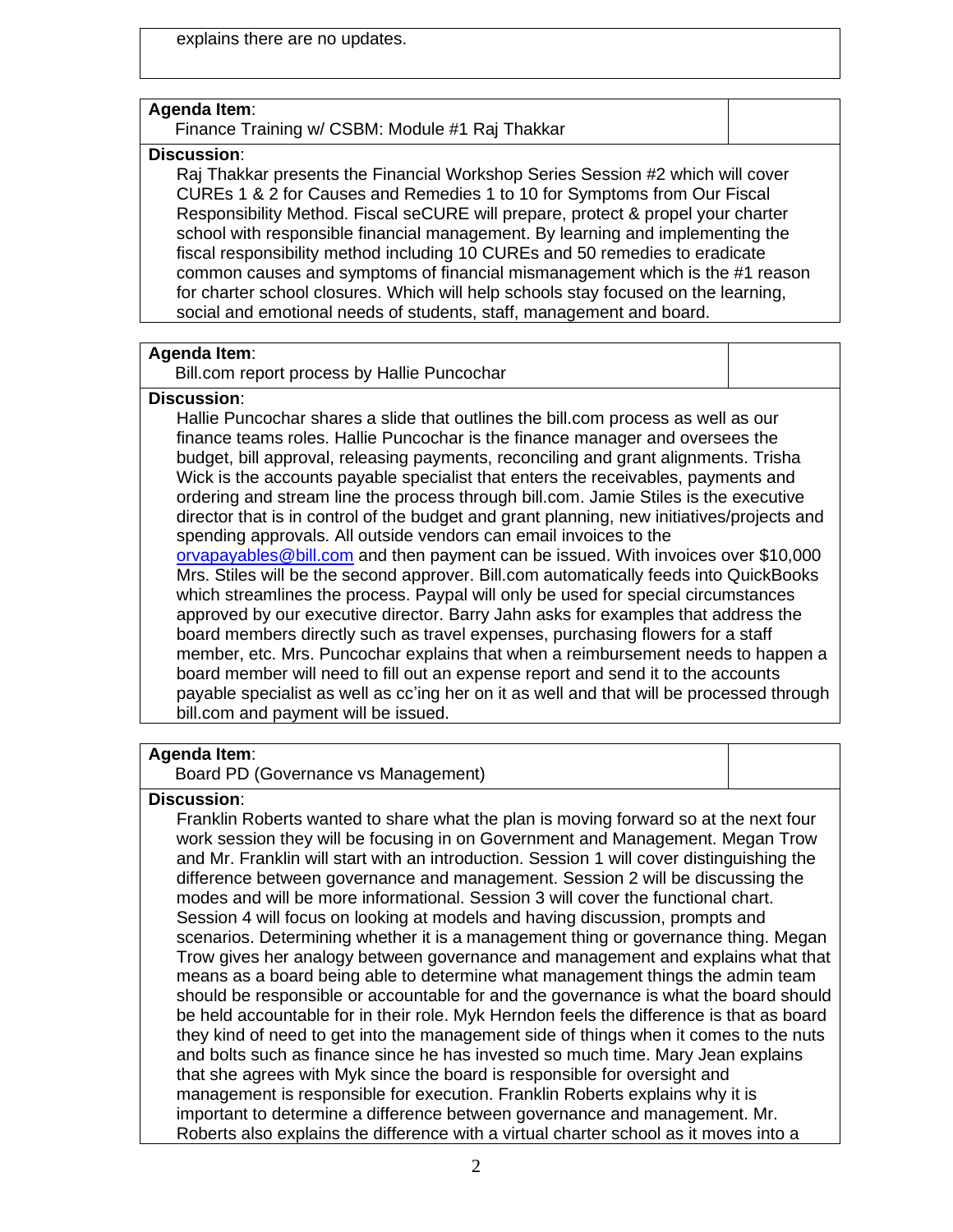self-managed school. The board feels that there is messiness in the transition but once we reach full transition ORVA will attain a high functional state. Some see this transition as a learning experience. The board will continue to work with administrators who are charged with the success of ORVA while listening to the needs and concerns, responding with respect, recognizing the range of talents of the staff and administration and providing steady vision of fiduciary responsibilities. Mary Jean Sandall feels that this is an opportunity to see the growth with Jamie Stiles and her staff and the wisdom that can come from it. Myk Herndon shares a policy from the OSBA policy. Mr. Robert reiterates how important collaboration will be moving forward. Megan Trow expresses breath and depth of experience is important and would like to Thank everyone for their feedback and allowing her voice to be heard. Steven Isaacs emphasizes on the collaboration and communication piece as well and feels that the board has grown together and they are there for ORVA full heartedly.

## **Agenda Item**:

Second Reading (Policies #2) Updates from OSBA

#### **Discussion**:

Myk Herndon shares an overview of policies #2 that are up for adoption. There are 8 documents basically directed into 5 policies with 3 that are associated with procedures dealing with non-discrimination, all students belong, board members standards and conduct, reporting for suspected abuse of a child, law regarding executive sessions and policies regarding minutes for the board meeting. That is the summary of part two of the policies. Part 3 will be ready at the next work session. All the policies pretty much remained the same but the all students belong policy had some updates.

#### **Agenda Item**:

Executive Director Topics

## **Discussion**:

Jamie Stiles explains that she is respecting the boards work sessions and won't be having PowerPoint presentations she will just be providing more informational topics for the board at these types of meetings. Mrs. Stiles shares that she has spoken with Kevin Bogatin with the NB school district. While talking with Myk Herndon as well Mrs. Stiles feels that working through the collective bargaining it'd be in the best interest to delay the charter renewal process since one has implications for the other and when talking to Mr. Bogatin he was on board with the delay since we have already went through a big transition already. This would mean that we would need to sign a MOU to change are charter renewal date from January to June and move the renewal date by one whole calendar year so we would move the process to the Fall and that's what Kevin agreed to do. What that means is everything will stay in place for one more school year. Myk Herndon clarifies that the current charter has a provision in it until it is replaced this is the one in affect. Mary Jean Sandall is very supportive of delaying the charter thus allowing us the time we need with the negotiations and the renewal. Her one concerns is regarding the MOU would be that there are informative assessments from the last charter and there will be two years without state testing so that's needs to be acknowledged in the MOU. Barry Jahn feels that we are finally rebuilding a relationship with the NB school districts and that is something that has been lacking in the past. Kevin Bogatin is going to follow up with Kristin to verify if there is anything else that needs to be done at this time and once he hears back from her he will report back.

Jamie shares that she spoke with Kimberly DeGifis our assessment coordinator for testing and she found out that there a potential remote testing option for state assessments which is exciting not only would it cut down on cost but the hardship of trying to find locations that would allow testing considering the pandemic. Jamie predicts that this will boost the participation rate which has lacked in previous testing years. No action needs to be taken at this time but Jamie just wanted to put it on the boards radar. Myk Herndon asked if this will be a permanent thing or temporary due to